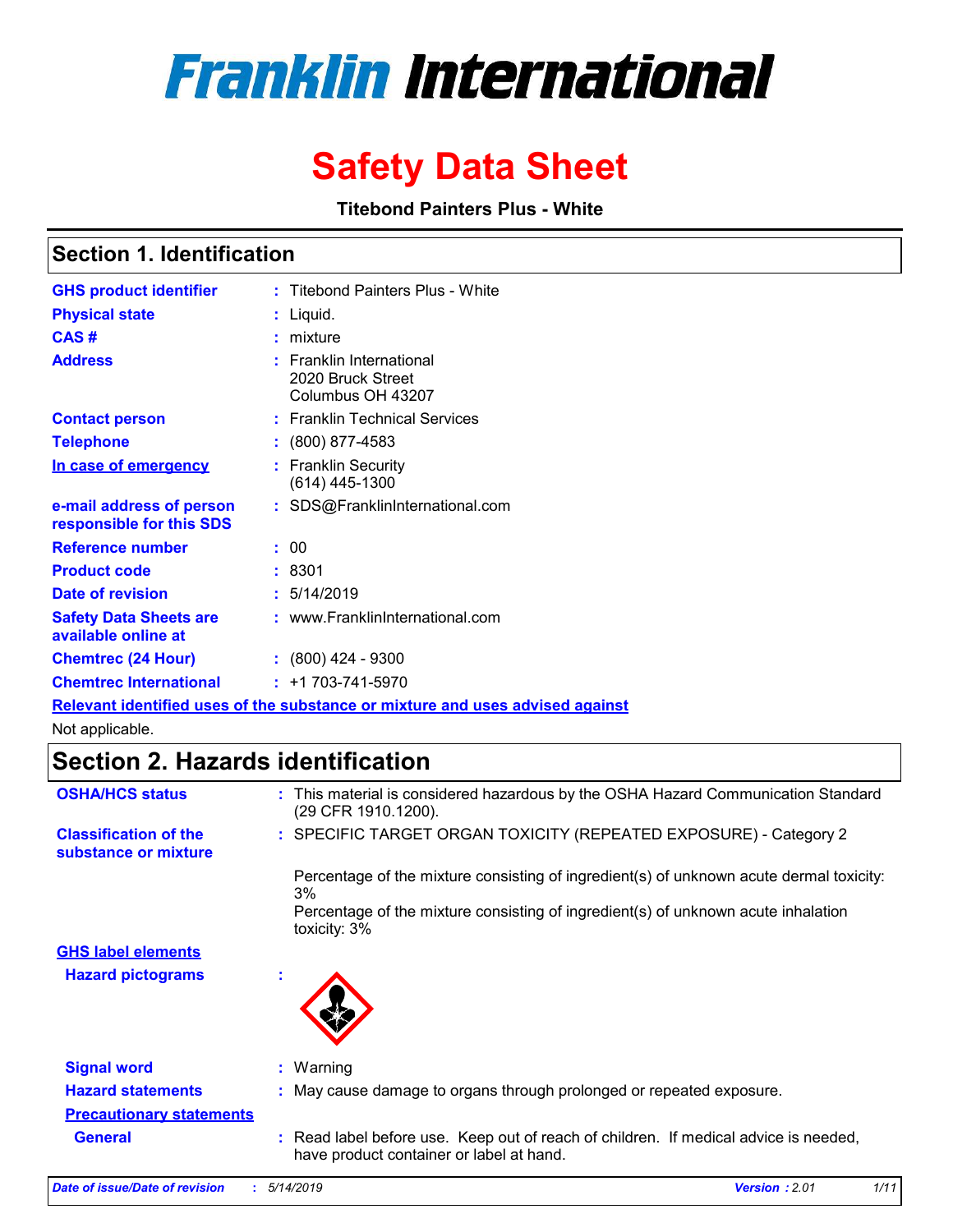# **Section 2. Hazards identification**

| <b>Prevention</b>                          | : Do not breathe vapor.                                                                                                |
|--------------------------------------------|------------------------------------------------------------------------------------------------------------------------|
| <b>Response</b>                            | : Get medical attention if you feel unwell.                                                                            |
| <b>Storage</b>                             | : Not applicable.                                                                                                      |
| <b>Disposal</b>                            | : Dispose of contents and container in accordance with all local, regional, national and<br>international regulations. |
| <b>Supplemental label</b><br>elements      | : Avoid contact with skin and clothing. Wash thoroughly after handling.                                                |
| <b>Hazards not otherwise</b><br>classified | : Prolonged or repeated contact may dry skin and cause irritation.                                                     |

# **Section 3. Composition/information on ingredients**

| <b>Substance/mixture</b> | Mixture |               |                   |
|--------------------------|---------|---------------|-------------------|
| Ingredient name          |         | $\frac{9}{6}$ | <b>CAS number</b> |
| lethanediol              |         | ≲3            | $107 - 21 - 1$    |

Any concentration shown as a range is to protect confidentiality or is due to batch variation.

**There are no additional ingredients present which, within the current knowledge of the supplier and in the concentrations applicable, are classified as hazardous to health or the environment and hence require reporting in this section.**

**Occupational exposure limits, if available, are listed in Section 8.**

# **Section 4. First aid measures**

### **Description of necessary first aid measures**

| <b>Eye contact</b>                                 | : Immediately flush eyes with plenty of water, occasionally lifting the upper and lower<br>eyelids. Check for and remove any contact lenses. Continue to rinse for at least 10<br>minutes. Get medical attention.                                                                                                                                                                                                                                                                                                                                                                                                                                                                                                                                                                                                 |
|----------------------------------------------------|-------------------------------------------------------------------------------------------------------------------------------------------------------------------------------------------------------------------------------------------------------------------------------------------------------------------------------------------------------------------------------------------------------------------------------------------------------------------------------------------------------------------------------------------------------------------------------------------------------------------------------------------------------------------------------------------------------------------------------------------------------------------------------------------------------------------|
| <b>Inhalation</b>                                  | : Remove victim to fresh air and keep at rest in a position comfortable for breathing. If<br>not breathing, if breathing is irregular or if respiratory arrest occurs, provide artificial<br>respiration or oxygen by trained personnel. It may be dangerous to the person providing<br>aid to give mouth-to-mouth resuscitation. Get medical attention following exposure or if<br>feeling unwell. If unconscious, place in recovery position and get medical attention<br>immediately. Maintain an open airway. Loosen tight clothing such as a collar, tie, belt<br>or waistband.                                                                                                                                                                                                                              |
| <b>Skin contact</b>                                | : Wash skin thoroughly with soap and water or use recognized skin cleanser. Remove<br>contaminated clothing and shoes. Continue to rinse for at least 10 minutes. Get<br>medical attention following exposure or if feeling unwell. Wash clothing before reuse.<br>Clean shoes thoroughly before reuse.                                                                                                                                                                                                                                                                                                                                                                                                                                                                                                           |
| <b>Ingestion</b>                                   | : Wash out mouth with water. Remove dentures if any. Remove victim to fresh air and<br>keep at rest in a position comfortable for breathing. If material has been swallowed and<br>the exposed person is conscious, give small quantities of water to drink. Stop if the<br>exposed person feels sick as vomiting may be dangerous. Do not induce vomiting<br>unless directed to do so by medical personnel. If vomiting occurs, the head should be<br>kept low so that vomit does not enter the lungs. Get medical attention following<br>exposure or if feeling unwell. Never give anything by mouth to an unconscious person.<br>If unconscious, place in recovery position and get medical attention immediately.<br>Maintain an open airway. Loosen tight clothing such as a collar, tie, belt or waistband. |
| Most important symptoms/effects, acute and delayed |                                                                                                                                                                                                                                                                                                                                                                                                                                                                                                                                                                                                                                                                                                                                                                                                                   |
| <b>Potential acute health effects</b>              |                                                                                                                                                                                                                                                                                                                                                                                                                                                                                                                                                                                                                                                                                                                                                                                                                   |
| <b>Eye contact</b>                                 | : This product may irritate eyes upon contact.                                                                                                                                                                                                                                                                                                                                                                                                                                                                                                                                                                                                                                                                                                                                                                    |
| <b>Inhalation</b>                                  | : No known significant effects or critical hazards.                                                                                                                                                                                                                                                                                                                                                                                                                                                                                                                                                                                                                                                                                                                                                               |
| <b>Skin contact</b>                                | : Defatting to the skin. May cause skin dryness and irritation.                                                                                                                                                                                                                                                                                                                                                                                                                                                                                                                                                                                                                                                                                                                                                   |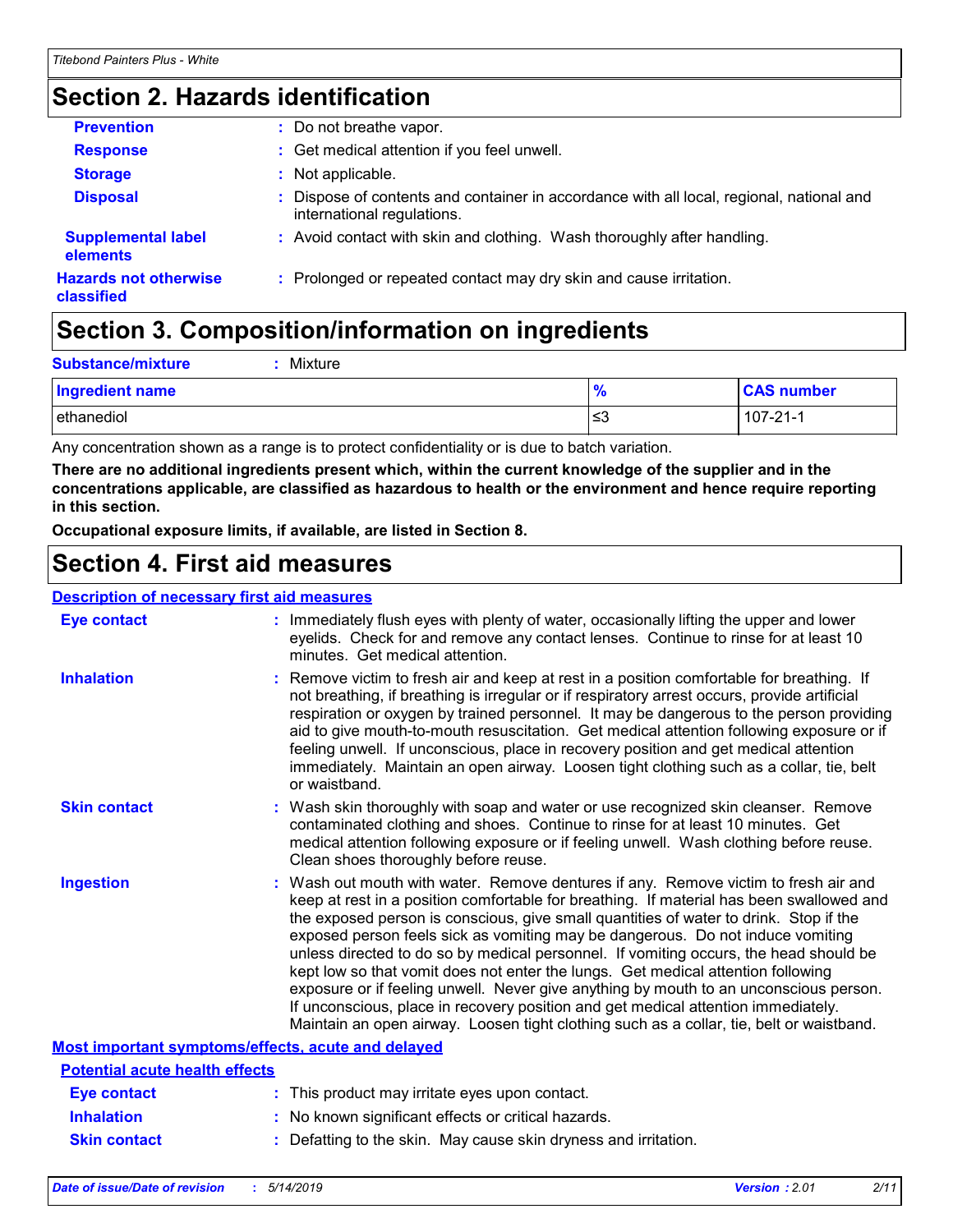# **Section 4. First aid measures**

| <b>Ingestion</b>                    | : No known significant effects or critical hazards.                                                                                                                           |
|-------------------------------------|-------------------------------------------------------------------------------------------------------------------------------------------------------------------------------|
| <b>Over-exposure signs/symptoms</b> |                                                                                                                                                                               |
| Eye contact                         | : No specific data.                                                                                                                                                           |
| <b>Inhalation</b>                   | : No specific data.                                                                                                                                                           |
| <b>Skin contact</b>                 | : Adverse symptoms may include the following:<br>irritation<br>dryness<br>cracking                                                                                            |
| <b>Ingestion</b>                    | : No specific data.                                                                                                                                                           |
|                                     | Indication of immediate medical attention and special treatment needed, if necessary                                                                                          |
| <b>Notes to physician</b>           | Treat symptomatically. Contact poison treatment specialist immediately if large<br>quantities have been ingested or inhaled.                                                  |
| <b>Specific treatments</b>          | : No specific treatment.                                                                                                                                                      |
| <b>Protection of first-aiders</b>   | : No action shall be taken involving any personal risk or without suitable training. It may<br>be dangerous to the person providing aid to give mouth-to-mouth resuscitation. |

# **See toxicological information (Section 11)**

# **Section 5. Fire-fighting measures**

| <b>Extinguishing media</b>                               |                                                                                                                                                                                                     |
|----------------------------------------------------------|-----------------------------------------------------------------------------------------------------------------------------------------------------------------------------------------------------|
| <b>Suitable extinguishing</b><br>media                   | : Use an extinguishing agent suitable for the surrounding fire.                                                                                                                                     |
| <b>Unsuitable extinguishing</b><br>media                 | : None known.                                                                                                                                                                                       |
| <b>Specific hazards arising</b><br>from the chemical     | : In a fire or if heated, a pressure increase will occur and the container may burst.                                                                                                               |
| <b>Hazardous thermal</b><br>decomposition products       | Decomposition products may include the following materials:<br>carbon dioxide<br>carbon monoxide                                                                                                    |
| <b>Special protective actions</b><br>for fire-fighters   | : Promptly isolate the scene by removing all persons from the vicinity of the incident if<br>there is a fire. No action shall be taken involving any personal risk or without suitable<br>training. |
| <b>Special protective</b><br>equipment for fire-fighters | Fire-fighters should wear appropriate protective equipment and self-contained breathing<br>apparatus (SCBA) with a full face-piece operated in positive pressure mode.                              |

# **Section 6. Accidental release measures**

| Personal precautions, protective equipment and emergency procedures |    |                                                                                                                                                                                                                                                                                                                                                                                                                  |  |
|---------------------------------------------------------------------|----|------------------------------------------------------------------------------------------------------------------------------------------------------------------------------------------------------------------------------------------------------------------------------------------------------------------------------------------------------------------------------------------------------------------|--|
| For non-emergency<br>personnel                                      |    | : No action shall be taken involving any personal risk or without suitable training.<br>Evacuate surrounding areas. Keep unnecessary and unprotected personnel from<br>entering. Do not touch or walk through spilled material. Avoid breathing vapor or mist.<br>Provide adequate ventilation. Wear appropriate respirator when ventilation is<br>inadequate. Put on appropriate personal protective equipment. |  |
| For emergency responders                                            |    | t If specialized clothing is required to deal with the spillage, take note of any information in<br>Section 8 on suitable and unsuitable materials. See also the information in "For non-<br>emergency personnel".                                                                                                                                                                                               |  |
| <b>Environmental precautions</b>                                    | ÷. | Avoid dispersal of spilled material and runoff and contact with soil, waterways, drains<br>and sewers. Inform the relevant authorities if the product has caused environmental<br>pollution (sewers, waterways, soil or air).                                                                                                                                                                                    |  |
| <b>Methods and materials for containment and cleaning up</b>        |    |                                                                                                                                                                                                                                                                                                                                                                                                                  |  |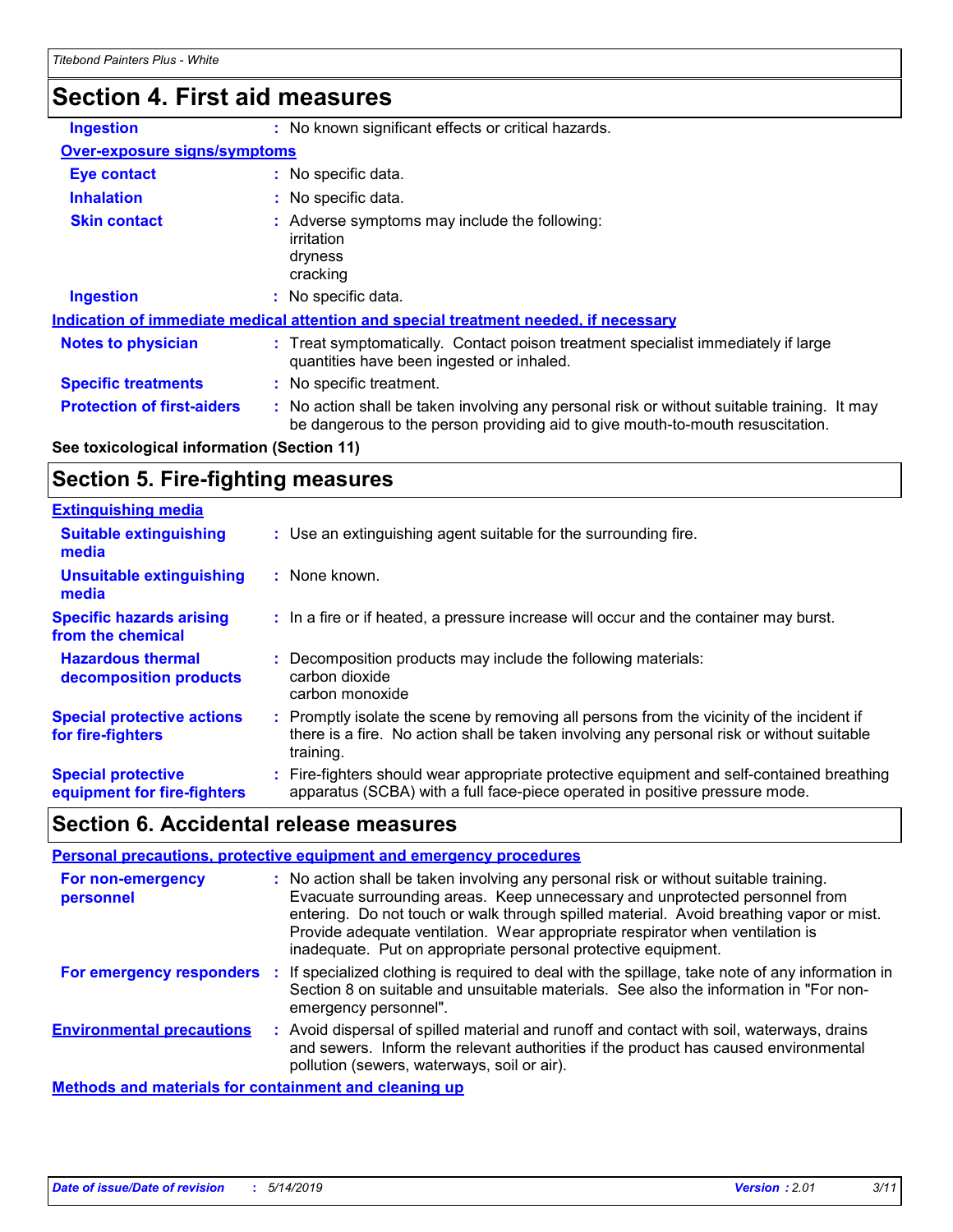# **Section 6. Accidental release measures**

| <b>Small spill</b> | : Stop leak if without risk. Move containers from spill area. Dilute with water and mop up<br>if water-soluble. Alternatively, or if water-insoluble, absorb with an inert dry material and<br>place in an appropriate waste disposal container. Dispose of via a licensed waste<br>disposal contractor.                                                                                                                                                                                                                                                                                                                                                                                                     |
|--------------------|--------------------------------------------------------------------------------------------------------------------------------------------------------------------------------------------------------------------------------------------------------------------------------------------------------------------------------------------------------------------------------------------------------------------------------------------------------------------------------------------------------------------------------------------------------------------------------------------------------------------------------------------------------------------------------------------------------------|
| Large spill        | : Stop leak if without risk. Move containers from spill area. Approach release from<br>upwind. Prevent entry into sewers, water courses, basements or confined areas. Wash<br>spillages into an effluent treatment plant or proceed as follows. Contain and collect<br>spillage with non-combustible, absorbent material e.g. sand, earth, vermiculite or<br>diatomaceous earth and place in container for disposal according to local regulations<br>(see Section 13). Dispose of via a licensed waste disposal contractor. Contaminated<br>absorbent material may pose the same hazard as the spilled product. Note: see<br>Section 1 for emergency contact information and Section 13 for waste disposal. |

# **Section 7. Handling and storage**

#### **Advice on general occupational hygiene Conditions for safe storage, including any incompatibilities** Eating, drinking and smoking should be prohibited in areas where this material is **:** handled, stored and processed. Workers should wash hands and face before eating, drinking and smoking. Remove contaminated clothing and protective equipment before entering eating areas. See also Section 8 for additional information on hygiene measures. **:** Do not store below the following temperature: 5°C (41°F). Store in accordance with local regulations. Store in original container protected from direct sunlight in a dry, cool and well-ventilated area, away from incompatible materials (see Section 10) and food and drink. Keep container tightly closed and sealed until ready for use. Containers that have been opened must be carefully resealed and kept upright to prevent leakage. Do not store in unlabeled containers. Use appropriate containment to avoid environmental contamination. See Section 10 for incompatible materials before handling or use. **Protective measures** : Put on appropriate personal protective equipment (see Section 8). Do not breathe intervapor or mist. Do not ingest. Avoid contact with eyes, skin and clothing. Keep in the original container or an approved alternative made from a compatible material, kept tightly closed when not in use. Empty containers retain product residue and can be hazardous. Do not reuse container. **Precautions for safe handling**

# **Section 8. Exposure controls/personal protection**

### **Control parameters**

#### **Occupational exposure limits**

| <b>Ingredient name</b>                            | <b>Exposure limits</b>                                                                                                                                                                                                                                                                                                          |
|---------------------------------------------------|---------------------------------------------------------------------------------------------------------------------------------------------------------------------------------------------------------------------------------------------------------------------------------------------------------------------------------|
| ethanediol                                        | OSHA PEL 1989 (United States, 3/1989).<br>CEIL: 50 ppm<br>CEIL: 125 mg/m <sup>3</sup><br>ACGIH TLV (United States, 3/2019).<br>STEL: 10 mg/m <sup>3</sup> 15 minutes. Form: Inhalable fraction. Aerosol only.<br>STEL: 50 ppm 15 minutes. Form: Vapor fraction<br>TWA: 25 ppm 8 hours. Form: Vapor fraction                     |
| <b>Appropriate engineering</b><br><b>controls</b> | : If user operations generate dust, fumes, gas, vapor or mist, use process enclosures,<br>local exhaust ventilation or other engineering controls to keep worker exposure to<br>airborne contaminants below any recommended or statutory limits.                                                                                |
| <b>Environmental exposure</b><br><b>controls</b>  | : Emissions from ventilation or work process equipment should be checked to ensure<br>they comply with the requirements of environmental protection legislation. In some<br>cases, fume scrubbers, filters or engineering modifications to the process equipment<br>will be necessary to reduce emissions to acceptable levels. |
| <b>Individual protection measures</b>             |                                                                                                                                                                                                                                                                                                                                 |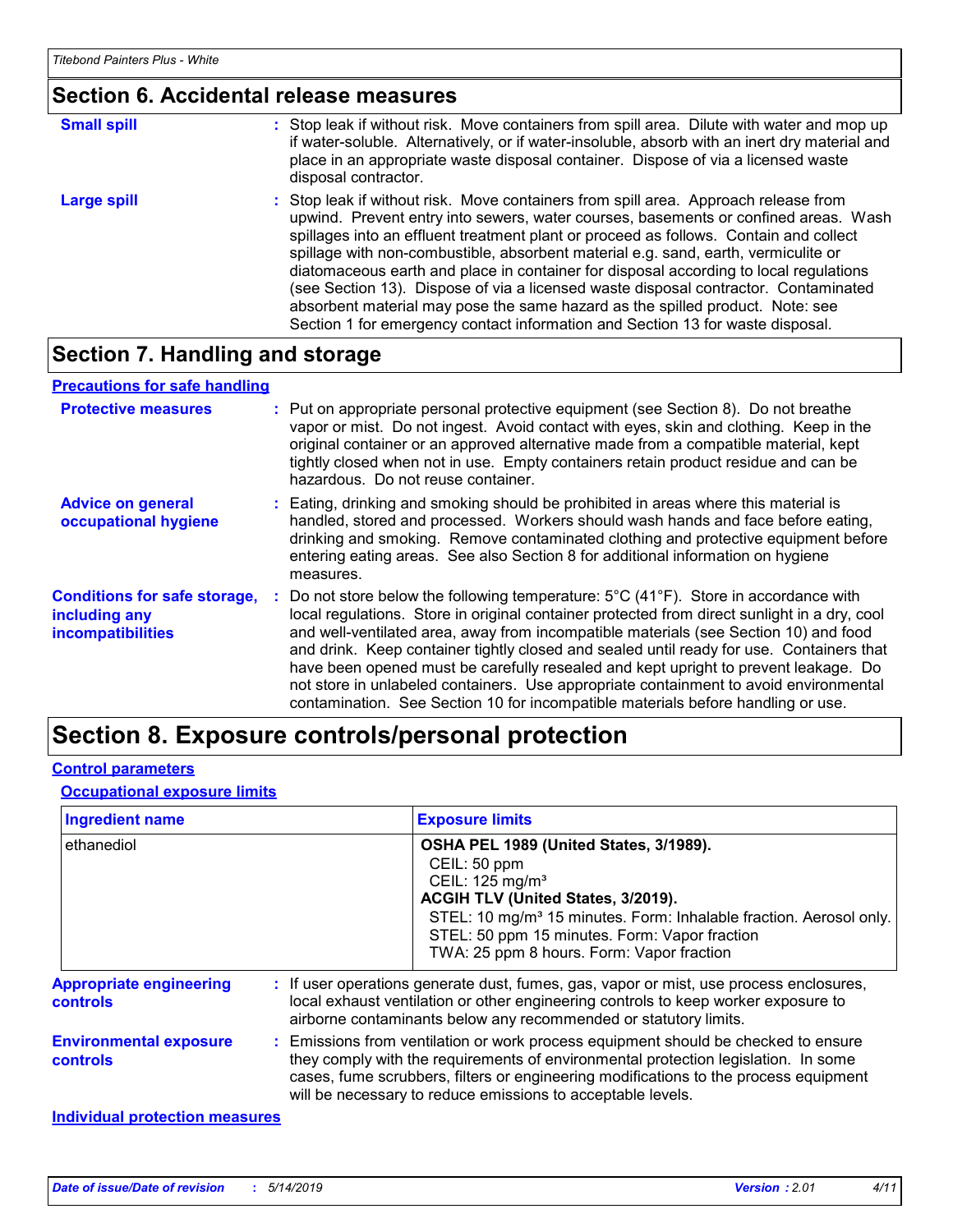# **Section 8. Exposure controls/personal protection**

| <b>Hygiene measures</b>       | : Wash hands, forearms and face thoroughly after handling chemical products, before<br>eating, smoking and using the lavatory and at the end of the working period.<br>Appropriate techniques should be used to remove potentially contaminated clothing.<br>Wash contaminated clothing before reusing. Ensure that eyewash stations and safety<br>showers are close to the workstation location.                                                                                                                                                                                                                      |
|-------------------------------|------------------------------------------------------------------------------------------------------------------------------------------------------------------------------------------------------------------------------------------------------------------------------------------------------------------------------------------------------------------------------------------------------------------------------------------------------------------------------------------------------------------------------------------------------------------------------------------------------------------------|
| <b>Eye/face protection</b>    | : Safety eyewear complying with an approved standard should be used when a risk<br>assessment indicates this is necessary to avoid exposure to liquid splashes, mists,<br>gases or dusts. If contact is possible, the following protection should be worn, unless<br>the assessment indicates a higher degree of protection: safety glasses with side-<br>shields.                                                                                                                                                                                                                                                     |
| <b>Skin protection</b>        |                                                                                                                                                                                                                                                                                                                                                                                                                                                                                                                                                                                                                        |
| <b>Hand protection</b>        | : Chemical-resistant, impervious gloves complying with an approved standard should be<br>worn at all times when handling chemical products if a risk assessment indicates this is<br>necessary. Considering the parameters specified by the glove manufacturer, check<br>during use that the gloves are still retaining their protective properties. It should be<br>noted that the time to breakthrough for any glove material may be different for different<br>glove manufacturers. In the case of mixtures, consisting of several substances, the<br>protection time of the gloves cannot be accurately estimated. |
| <b>Body protection</b>        | : Personal protective equipment for the body should be selected based on the task being<br>performed and the risks involved and should be approved by a specialist before<br>handling this product.                                                                                                                                                                                                                                                                                                                                                                                                                    |
| <b>Other skin protection</b>  | : Appropriate footwear and any additional skin protection measures should be selected<br>based on the task being performed and the risks involved and should be approved by a<br>specialist before handling this product.                                                                                                                                                                                                                                                                                                                                                                                              |
| <b>Respiratory protection</b> | : Based on the hazard and potential for exposure, select a respirator that meets the<br>appropriate standard or certification. Respirators must be used according to a<br>respiratory protection program to ensure proper fitting, training, and other important<br>aspects of use.                                                                                                                                                                                                                                                                                                                                    |

# **Section 9. Physical and chemical properties**

| <b>Appearance</b>                                |                                                                    |
|--------------------------------------------------|--------------------------------------------------------------------|
| <b>Physical state</b>                            | : Liquid. [Paste.]                                                 |
| Color                                            | : White.                                                           |
| Odor                                             | : Acrylic. [Slight]                                                |
| <b>Odor threshold</b>                            | : Not available.                                                   |
| pH                                               | $: 7.5 \text{ to } 8.5$                                            |
| <b>Melting point</b>                             | : Not available.                                                   |
| <b>Boiling point</b>                             | : $>37.78^{\circ}C$ ( $>100^{\circ}F$ )                            |
| <b>Flash point</b>                               | : Closed cup: $>93.3^{\circ}$ C ( $>199.9^{\circ}$ F) [Closed cup] |
| <b>Evaporation rate</b>                          | $:$ <1 (butyl acetate = 1)                                         |
| <b>Flammability (solid, gas)</b>                 | : Not available.                                                   |
| Lower and upper explosive<br>(flammable) limits  | : Not available.                                                   |
| <b>VOC (less water, less</b><br>exempt solvents) | $: 50$ g/l                                                         |
| <b>Volatility</b>                                | $: 29.5\%$ (v/v), 18% (w/w)                                        |
| <b>Vapor pressure</b>                            | : 2.3 kPa (17 mm Hg) [room temperature]                            |
| <b>Vapor density</b>                             | : Not available.                                                   |
| <b>Relative density</b>                          | : 1.62                                                             |
| <b>Solubility</b>                                | Soluble in the following materials: cold water and hot water.      |
| <b>Solubility in water</b>                       | Not available.                                                     |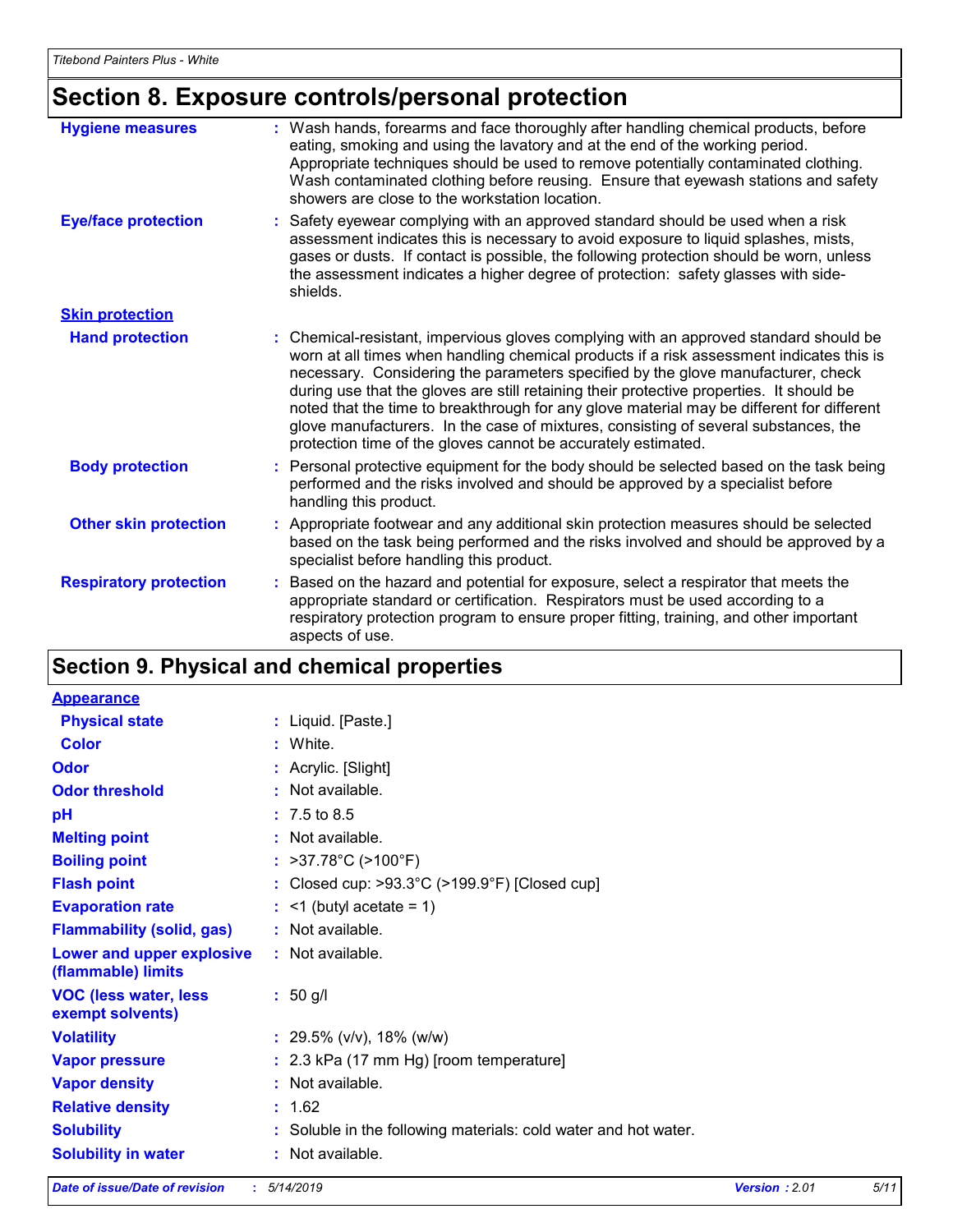# **Section 9. Physical and chemical properties**

| <b>Partition coefficient: n-</b><br>octanol/water | : Not available. |  |
|---------------------------------------------------|------------------|--|
| <b>Auto-ignition temperature</b>                  | : Not available. |  |
| <b>Decomposition temperature</b>                  | : Not available. |  |
| <b>Viscosity</b>                                  | : Not available. |  |

# **Section 10. Stability and reactivity**

| : No specific test data related to reactivity available for this product or its ingredients.                  |
|---------------------------------------------------------------------------------------------------------------|
| : The product is stable.                                                                                      |
| : Under normal conditions of storage and use, hazardous reactions will not occur.                             |
| : No specific data.                                                                                           |
| : No specific data.                                                                                           |
| Under normal conditions of storage and use, hazardous decomposition products should<br>t.<br>not be produced. |
|                                                                                                               |

# **Section 11. Toxicological information**

### **Information on toxicological effects**

### **Acute toxicity**

| <b>Product/ingredient name</b> | <b>Result</b>                      | <b>Species</b> | <b>Dose</b>              | <b>Exposure</b> |
|--------------------------------|------------------------------------|----------------|--------------------------|-----------------|
| ethanediol                     | LC50 Inhalation Vapor<br>LD50 Oral | Rat<br>Rat     | 10.92 mg/l<br>4700 mg/kg | 4 hours         |

# **Irritation/Corrosion**

| <b>Product/ingredient name</b> | <b>Result</b>            | <b>Species</b> | <b>Score</b> | <b>Exposure</b>      | <b>Observation</b>       |
|--------------------------------|--------------------------|----------------|--------------|----------------------|--------------------------|
| ethanediol                     | Eyes - Mild irritant     | Rabbit         |              | <b>24 hours 500</b>  |                          |
|                                | Eyes - Mild irritant     | Rabbit         |              | l mg<br>1 hours 100  | $\overline{\phantom{a}}$ |
|                                | Eyes - Moderate irritant | Rabbit         |              | l ma<br>6 hours 1440 | $\overline{\phantom{0}}$ |
|                                | Skin - Mild irritant     | Rabbit         |              | mg<br>555 mg         | $\overline{\phantom{a}}$ |

# **Conclusion/Summary**

**Skin :** Prolonged or repeated contact can defat the skin and lead to irritation, cracking and/or dermatitis.

**Eyes :** This product may irritate eyes upon contact.

**Respiratory :** May cause respiratory irritation.

**Sensitization**

Not available.

### **Mutagenicity**

Not available.

### **Carcinogenicity**

Not available.

### **Reproductive toxicity**

Not available.

# **Teratogenicity**

Not available.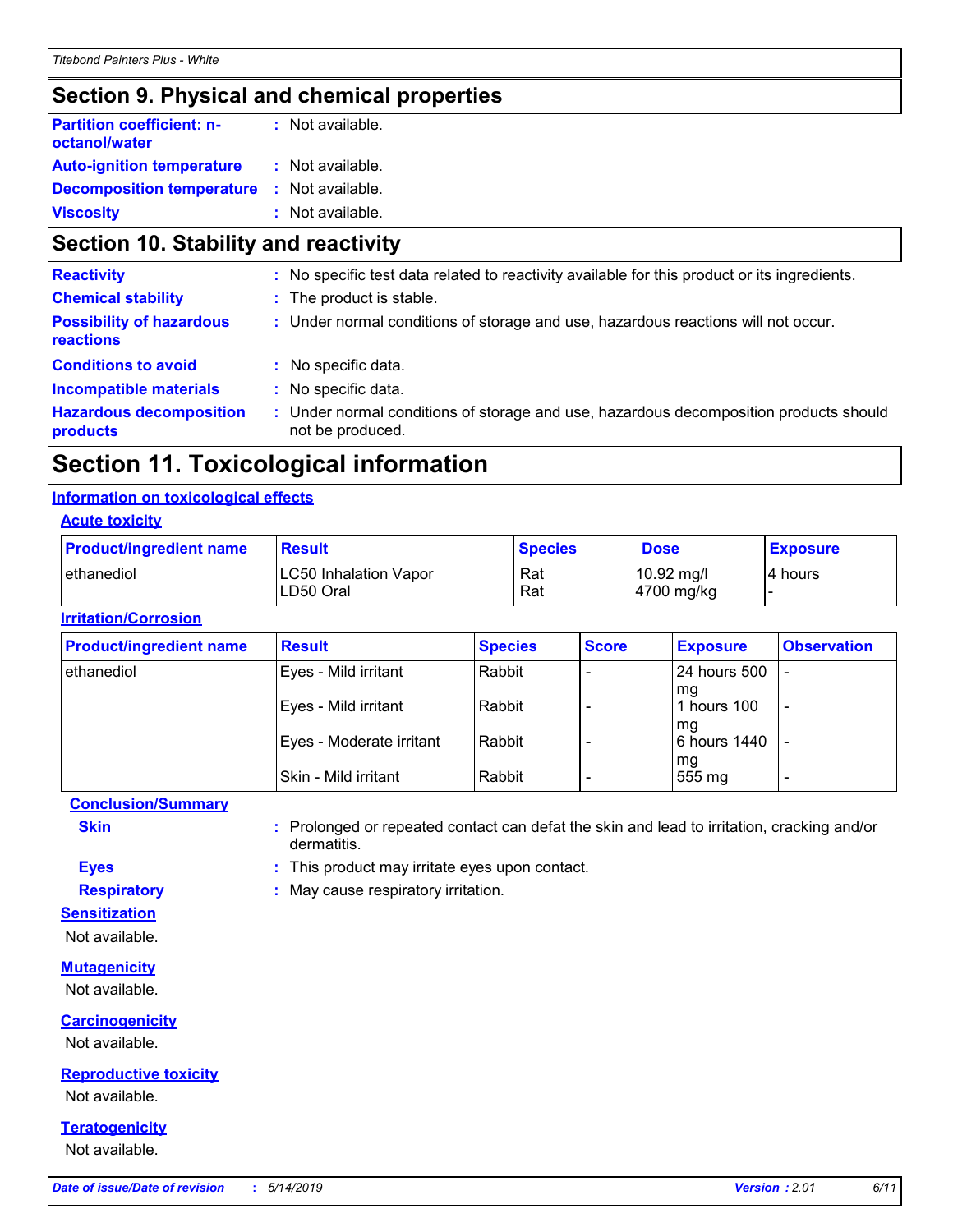# **Section 11. Toxicological information**

# **Specific target organ toxicity (single exposure)**

| <b>Name</b> | <b>Category</b> | <b>Route of</b><br>exposure | <b>Target organs</b>                                               |
|-------------|-----------------|-----------------------------|--------------------------------------------------------------------|
| ethanediol  | Category 1      | Oral                        | blood, central<br>  nervous system_<br>(CNS), kidneys and<br>liver |

### **Specific target organ toxicity (repeated exposure)**

| <b>Name</b>                    | <b>Category</b> | <b>Route of</b><br><b>exposure</b> | <b>Target organs</b> |
|--------------------------------|-----------------|------------------------------------|----------------------|
| Titebond Painters Plus - White | Category 2      | l Not determined                   | I Not determined     |
| ethanediol                     | Category 2      | Oral                               | kidneys              |

### **Aspiration hazard**

Not available.

#### **Information on the likely routes of exposure :** Not available.

# **Potential acute health effects**

| <b>Eye contact</b>                      | This product may irritate eyes upon contact.                                                                                                                               |                              |
|-----------------------------------------|----------------------------------------------------------------------------------------------------------------------------------------------------------------------------|------------------------------|
| <b>Inhalation</b>                       | No known significant effects or critical hazards.                                                                                                                          |                              |
| <b>Skin contact</b>                     | Defatting to the skin. May cause skin dryness and irritation.                                                                                                              |                              |
| <b>Ingestion</b>                        | No known significant effects or critical hazards.                                                                                                                          |                              |
|                                         | Symptoms related to the physical, chemical and toxicological characteristics                                                                                               |                              |
| <b>Eye contact</b>                      | : No specific data.                                                                                                                                                        |                              |
| <b>Inhalation</b>                       | No specific data.                                                                                                                                                          |                              |
| <b>Skin contact</b>                     | Adverse symptoms may include the following:<br>irritation<br>dryness<br>cracking                                                                                           |                              |
| <b>Ingestion</b>                        | : No specific data.                                                                                                                                                        |                              |
|                                         | Delayed and immediate effects and also chronic effects from short and long term exposure                                                                                   |                              |
| <b>Short term exposure</b>              |                                                                                                                                                                            |                              |
| <b>Potential immediate</b><br>effects   | : Not available.                                                                                                                                                           |                              |
| <b>Potential delayed effects</b>        | : Not available.                                                                                                                                                           |                              |
| <b>Long term exposure</b>               |                                                                                                                                                                            |                              |
| <b>Potential immediate</b><br>effects   | : Not available.                                                                                                                                                           |                              |
| <b>Potential delayed effects</b>        | : Not available.                                                                                                                                                           |                              |
| <b>Potential chronic health effects</b> |                                                                                                                                                                            |                              |
| Not available.                          |                                                                                                                                                                            |                              |
| <b>General</b>                          | May cause damage to organs through prolonged or repeated exposure. Prolonged or<br>repeated contact can defat the skin and lead to irritation, cracking and/or dermatitis. |                              |
| <b>Carcinogenicity</b>                  | No known significant effects or critical hazards.                                                                                                                          |                              |
| <b>Mutagenicity</b>                     | No known significant effects or critical hazards.                                                                                                                          |                              |
| <b>Teratogenicity</b>                   | No known significant effects or critical hazards.                                                                                                                          |                              |
| <b>Developmental effects</b>            | No known significant effects or critical hazards.                                                                                                                          |                              |
| <b>Fertility effects</b>                | No known significant effects or critical hazards.                                                                                                                          |                              |
| Date of issue/Date of revision          | 5/14/2019                                                                                                                                                                  | <b>Version: 2.01</b><br>7/11 |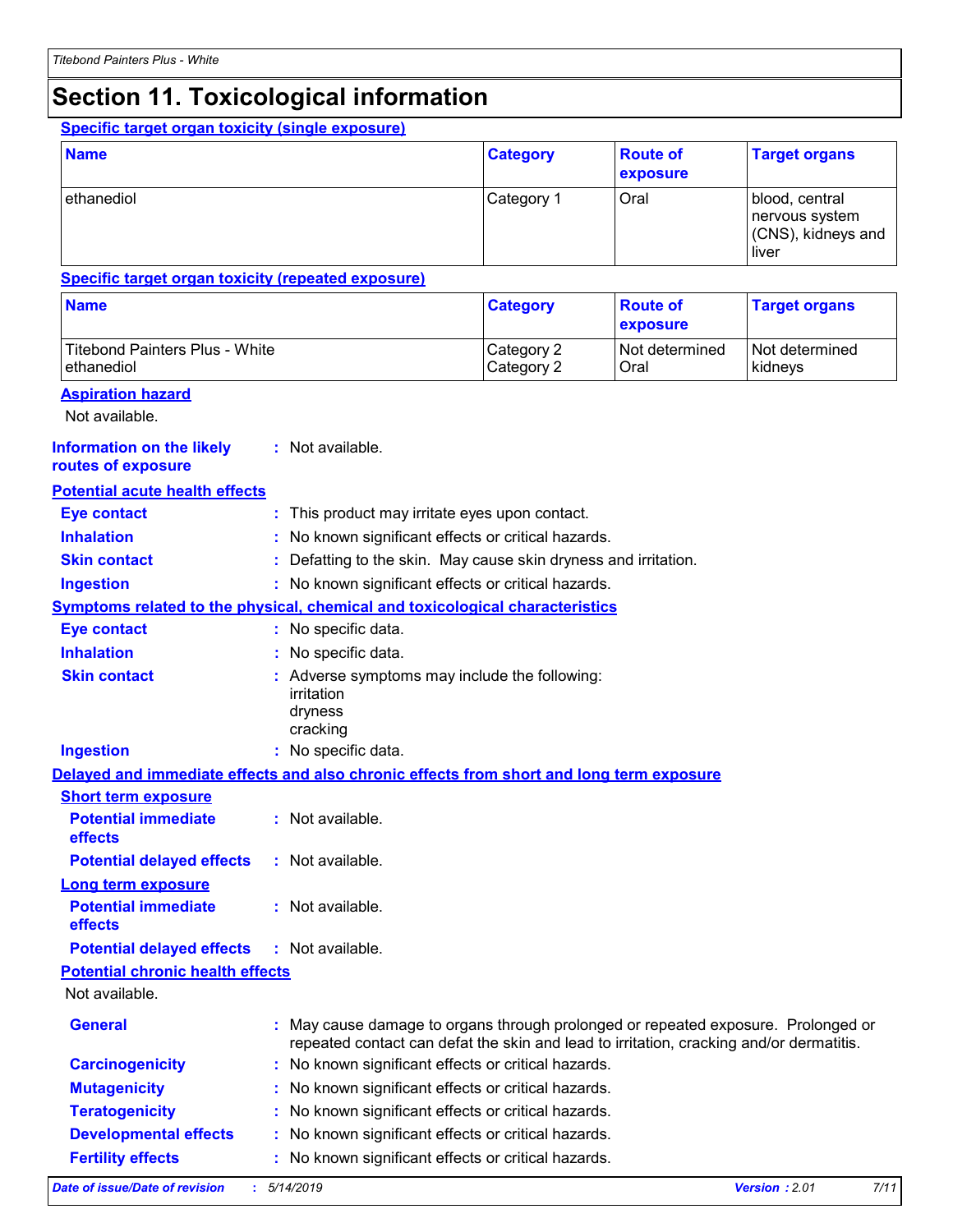# **Section 11. Toxicological information**

### **Numerical measures of toxicity**

**Acute toxicity estimates**

Not available.

# **Section 12. Ecological information**

# **Toxicity**

| <b>Product/ingredient name</b> | <b>Result</b>                        | <b>Species</b>                                  | <b>Exposure</b> |
|--------------------------------|--------------------------------------|-------------------------------------------------|-----------------|
| ethanediol                     | Acute EC50 10940 mg/l                | Algae - Selenastrum<br>capriocornutum           | 96 hours        |
|                                | Acute LC50 6900000 µg/l Fresh water  | Crustaceans - Ceriodaphnia<br>I dubia - Neonate | 48 hours        |
|                                | Acute LC50 41000000 µg/l Fresh water | Daphnia - Daphnia magna -<br>l Neonate          | 48 hours        |
|                                | Acute LC50 8050000 µg/l Fresh water  | Fish - Pimephales promelas                      | 96 hours        |
|                                | Chronic NOEC 10000 mg/l              | Algae - Selenastrum<br>capriocornutum           | 96 hours        |

# **Persistence and degradability**

| <b>Product/ingredient name</b> | <b>Aquatic half-life</b> | <b>Photolysis</b> | Biodegradability |
|--------------------------------|--------------------------|-------------------|------------------|
| ethanediol                     |                          |                   | Readily          |

### **Bioaccumulative potential**

| <b>Product/ingredient name</b> | $LogPow$ | <b>BCF</b> | <b>Potential</b> |
|--------------------------------|----------|------------|------------------|
| ethanediol                     | .36      | 10         | low              |

### **Mobility in soil**

| <b>Soil/water partition</b> |  | Not available. |
|-----------------------------|--|----------------|

**coefficient (KOC)**

**Other adverse effects** : No known significant effects or critical hazards.

# **Section 13. Disposal considerations**

| <b>Disposal methods</b> | : The generation of waste should be avoided or minimized wherever possible. Disposal<br>of this product, solutions and any by-products should at all times comply with the<br>requirements of environmental protection and waste disposal legislation and any<br>regional local authority requirements. Dispose of surplus and non-recyclable products<br>via a licensed waste disposal contractor. Waste should not be disposed of untreated to<br>the sewer unless fully compliant with the requirements of all authorities with jurisdiction.<br>Waste packaging should be recycled. Incineration or landfill should only be considered<br>when recycling is not feasible. This material and its container must be disposed of in a<br>safe way. Care should be taken when handling emptied containers that have not been<br>cleaned or rinsed out. Empty containers or liners may retain some product residues.<br>Avoid dispersal of spilled material and runoff and contact with soil, waterways, drains |
|-------------------------|----------------------------------------------------------------------------------------------------------------------------------------------------------------------------------------------------------------------------------------------------------------------------------------------------------------------------------------------------------------------------------------------------------------------------------------------------------------------------------------------------------------------------------------------------------------------------------------------------------------------------------------------------------------------------------------------------------------------------------------------------------------------------------------------------------------------------------------------------------------------------------------------------------------------------------------------------------------------------------------------------------------|
|                         | and sewers.                                                                                                                                                                                                                                                                                                                                                                                                                                                                                                                                                                                                                                                                                                                                                                                                                                                                                                                                                                                                    |

# **Section 14. Transport information**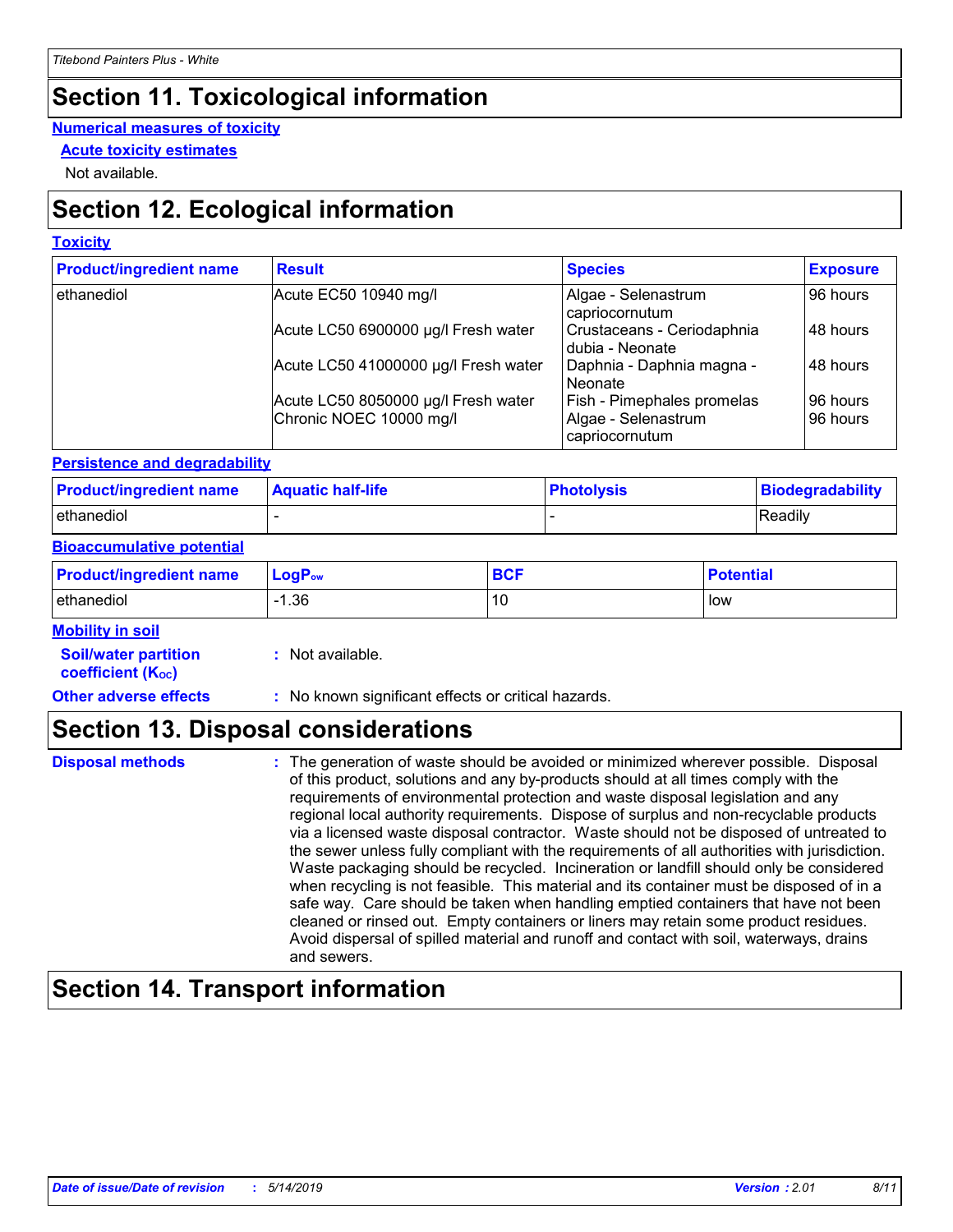# **Section 14. Transport information**

|                                      | <b>DOT</b><br><b>Classification</b> | <b>TDG</b><br><b>Classification</b> | <b>Mexico</b><br><b>Classification</b> | <b>ADR/RID</b> | <b>IMDG</b>              | <b>IATA</b>    |
|--------------------------------------|-------------------------------------|-------------------------------------|----------------------------------------|----------------|--------------------------|----------------|
| <b>UN number</b>                     | Not regulated.                      | Not regulated.                      | Not regulated.                         | Not regulated. | Not regulated.           | Not regulated. |
| <b>UN proper</b><br>shipping name    |                                     |                                     |                                        |                |                          | -              |
| <b>Transport</b><br>hazard class(es) | $\blacksquare$                      | $\overline{\phantom{0}}$            | $\blacksquare$                         | $\blacksquare$ | $\overline{\phantom{0}}$ | $\blacksquare$ |
| <b>Packing group</b>                 |                                     |                                     |                                        |                |                          | -              |
| <b>Environmental</b><br>hazards      | No.                                 | No.                                 | No.                                    | No.            | No.                      | No.            |

# **Section 15. Regulatory information**

# **U.S. Federal regulations**

### **SARA 302/304**

# **Composition/information on ingredients**

No products were found.

# **SARA 304 RQ :** Not applicable.

### **SARA 311/312**

- 
- **Classification :** SPECIFIC TARGET ORGAN TOXICITY (REPEATED EXPOSURE) Category 2 HNOC - Defatting irritant

# **Composition/information on ingredients**

| <b>Name</b> | $\frac{9}{6}$ | <b>Classification</b>                                                                                                                                                                                                                                                                                                                 |
|-------------|---------------|---------------------------------------------------------------------------------------------------------------------------------------------------------------------------------------------------------------------------------------------------------------------------------------------------------------------------------------|
| ethanediol  | ≤3            | ACUTE TOXICITY (oral) - Category 4<br>SKIN IRRITATION - Category 2<br><b>EYE IRRITATION - Category 2B</b><br>SPECIFIC TARGET ORGAN TOXICITY (SINGLE EXPOSURE)<br>(blood, central nervous system (CNS), kidneys, liver) (oral) -<br> Category 1<br>SPECIFIC TARGET ORGAN TOXICITY (REPEATED<br>EXPOSURE) (kidneys) (oral) - Category 2 |

# **SARA 313**

|                                           | <b>Product name</b> | <b>CAS number</b> | $\frac{9}{6}$ |
|-------------------------------------------|---------------------|-------------------|---------------|
| <b>Form R - Reporting</b><br>requirements | ethanediol          | $107 - 21 - 1$    | ≤3            |
| <b>Supplier notification</b>              | ethanediol          | $107 - 21 - 1$    | '≤3           |

SARA 313 notifications must not be detached from the SDS and any copying and redistribution of the SDS shall include copying and redistribution of the notice attached to copies of the SDS subsequently redistributed.

### **State regulations**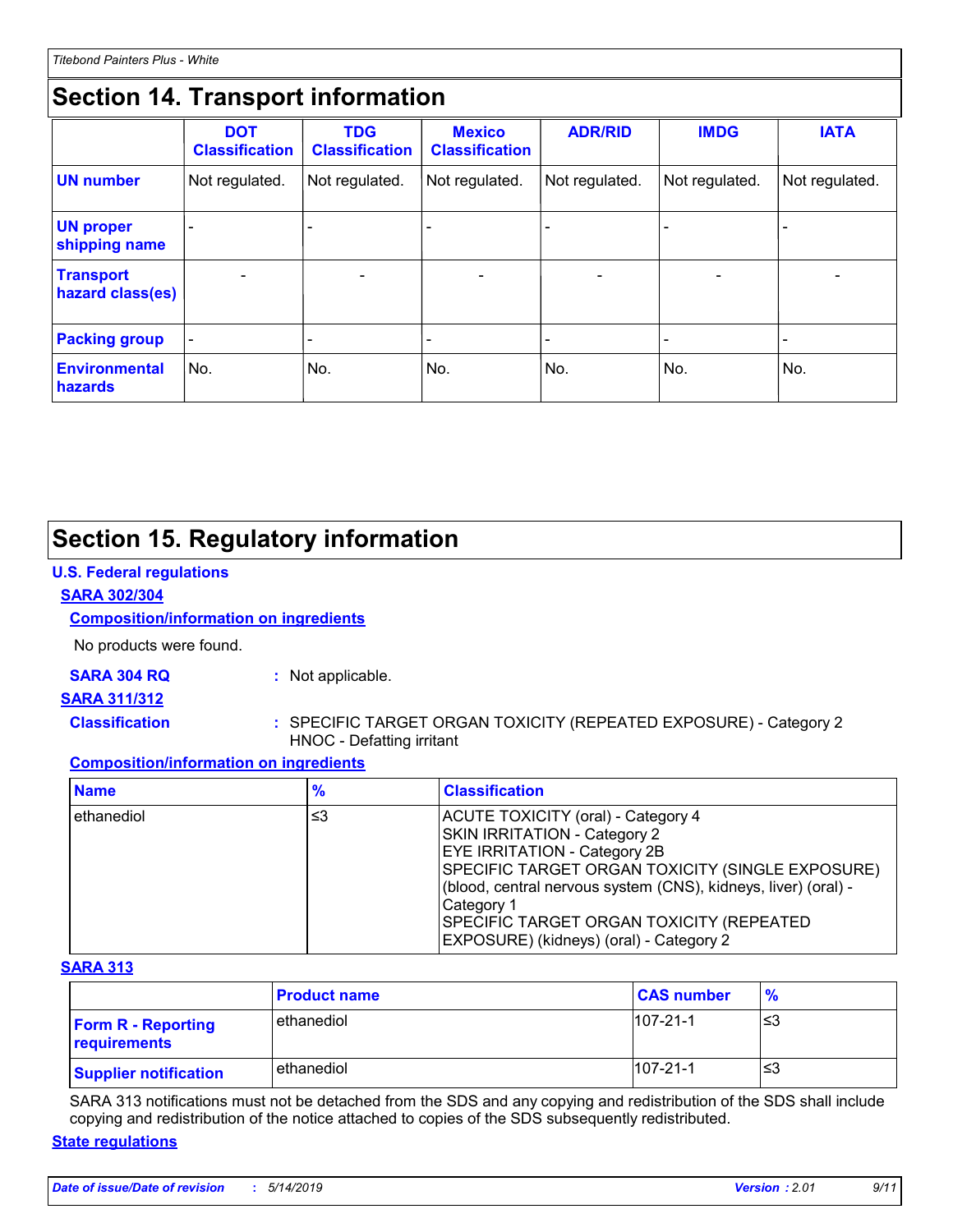# **Section 15. Regulatory information**

| <b>Massachusetts</b> | : The following components are listed: OIL MIST, MINERAL; ETHYLENE GLYCOL;<br>1,2-DIHYDROXYETHANE |
|----------------------|---------------------------------------------------------------------------------------------------|
| <b>New York</b>      | : The following components are listed: Ethylene glycol                                            |
| <b>New Jersey</b>    | : The following components are listed: ETHYLENE GLYCOL; 1,2-ETHANEDIOL                            |
| <b>Pennsylvania</b>  | : The following components are listed: 1,2-ETHANEDIOL                                             |

### **California Prop. 65**

WARNING: This product can expose you to Ethylene Glycol, which is known to the State of California to cause birth defects or other reproductive harm. For more information go to www.P65Warnings.ca.gov.

| <b>Ingredient name</b> | No significant risk Maximum<br>level | acceptable dosage<br>level |  |
|------------------------|--------------------------------------|----------------------------|--|
| Ethylene Glycol        |                                      | Yes.                       |  |

### **International regulations**

### **Chemical Weapon Convention List Schedules I, II & III Chemicals** Not listed.

**Montreal Protocol**

Not listed.

**Stockholm Convention on Persistent Organic Pollutants**

Not listed.

**UNECE Aarhus Protocol on POPs and Heavy Metals**

Not listed.

**Inventory list**

**China :** All components are listed or exempted.

**United States TSCA 8(b) inventory**

**:** All components are listed or exempted.

# **Section 16. Other information**

**Hazardous Material Information System (U.S.A.)**



**Caution: HMIS® ratings are based on a 0-4 rating scale, with 0 representing minimal hazards or risks, and 4 representing significant hazards or risks. Although HMIS® ratings and the associated label are not required on SDSs or products leaving a facility under 29 CFR 1910.1200, the preparer may choose to provide them. HMIS® ratings are to be used with a fully implemented HMIS® program. HMIS® is a registered trademark and service mark of the American Coatings Association, Inc.**

**The customer is responsible for determining the PPE code for this material. For more information on HMIS® Personal Protective Equipment (PPE) codes, consult the HMIS® Implementation Manual.**

### **National Fire Protection Association (U.S.A.)**